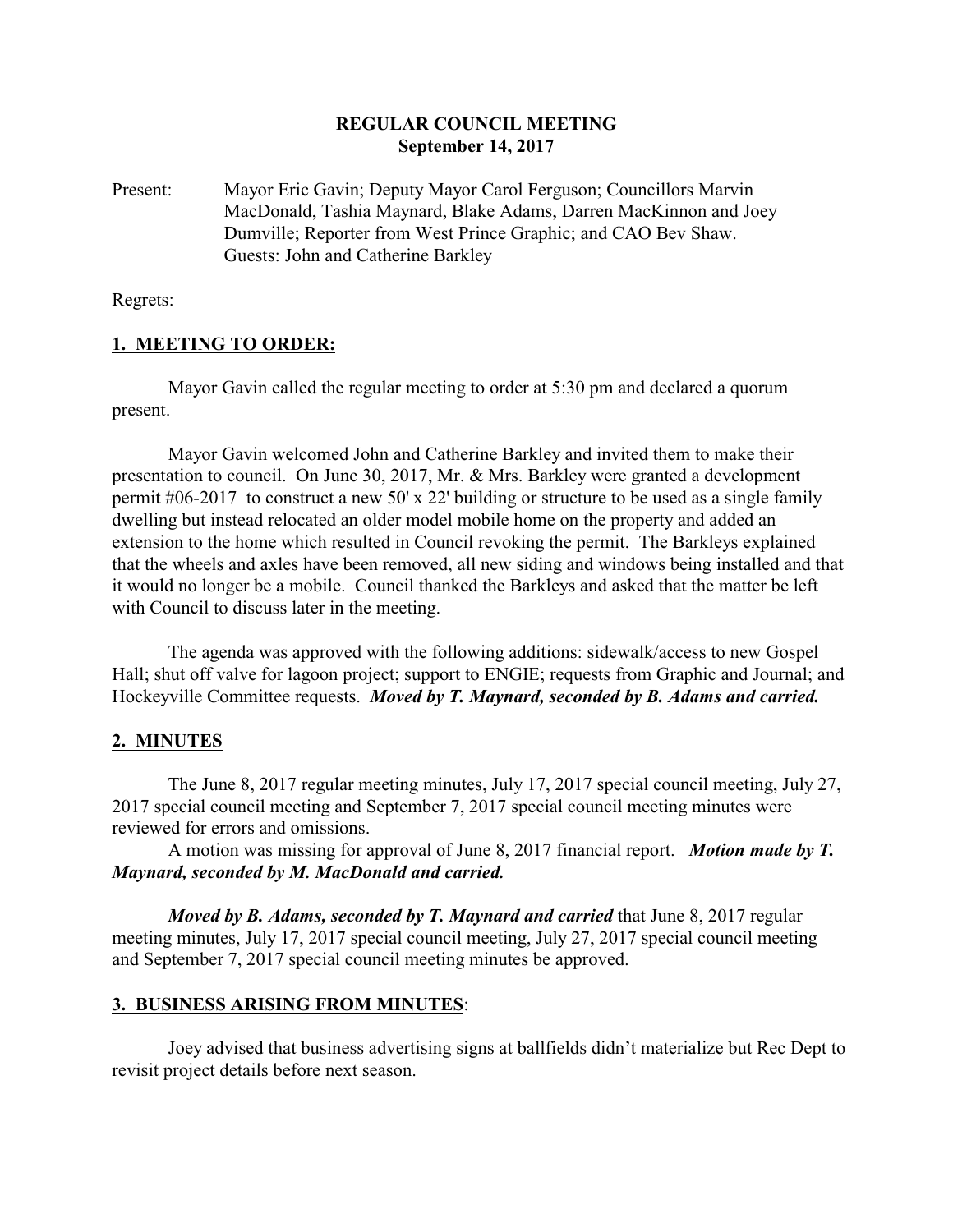#### **4. FINANCIAL BUSINESS:**

Financial report presented by Carol - August 31/2017 bank balance for general account - \$190,823.03 and for sewer - \$108,037.03. Gas tax account balance \$50,132.25. June - August, 2017 receipts for general - \$266,738.39, for sewer \$48,393.45. Expenses paid June - August, 2017 for general \$243,295.41; for sewer \$59,224.62. Gas tax expenses \$67.75. Carol reviewed variances - Administration Insurance is over due to extra liability coverage, street banner fees haven't been invoiced yet, and daycare expenses are for the MacDougall playground. Preliminary statement on Nationals revenue and expenses presented. Financial report for June - August, 2017 was approved on a *motion by D. MacKinnon, seconded by J. Dumville and carried.*

## **5. NEW BUSINESS**

*A. Mayor's report* - Eric reported that he's had a very busy summer but pleased with success of Nationals, junior camp, Hockeyville and other recreation events.

*B. Administrator's report -* Bev reported ongoing tasks related to CWWF lagoon project, CN survey and sale, Harper easement, O'Halloran suit and mobile home issue. The Town's involvement with the playground for new daycare is complete and the land sold to Norman MacDougall. Mandatory signage for lagoon project and gas tax funded subdivision have been erected. Bev attended the AMA PEI AGM on June 26<sup>th</sup> in Charlottetown. Helped with registrations for minor sports and 55+ Games and helped fire department prepare tender for new firetruck.

Business/Development Permits - Development permit issued to John and Catherine Barkley but later revoked. Overtime for Bev currently at 33.5 hours, 5 weeks of holidays used and 1 week left; Dale's overtime at 14.5 hours and has 4 weeks holidays left that he intends to take in October.

Administration report adopted on a motion by J. Dumville, seconded by C. Ferguson and carried.

#### *C. Reports from Departments*

*Development* - Blake reported that negotiations are continuing in regards to subdivision and strip mall. To meet with Highways and Environment next week.

*Properties* - Darren reported that all properties in town look pretty good but suggested that the gazebo at Centennial Park be assessed for repairs next spring.

*Fire Department -* Marvin reviewed report from Chief Ron Phillips. Department members responded to 17 calls over the summer - 2 structure fires, 1 grass fire, a car fire, an electrical fire at the resort, 4 accidents, 3 medicals, 2 nuisance calls and 1 commercial alarm. Painting in truck bay area and repairs to back bay are complete. Kids fun day during the festival was a huge success. The members also managed the fire works show and helped organize the parade line up. Firefighter Tom Smallman commended for his life saving efforts to a heart attack victim. The victim is still recovering in hospital.

*Police -* RCMP S/Sgt. Derrick Hewitt, District Commander joined our meeting and reviewed the August monthly report saying 183 patrol hours spent in town and members responded to 27 calls for service. Provincial statutes for the month included: 2 moving traffic violations, 1 driving while license suspended, 3 non-moving traffic violation, and 6 criminal record checks performed. Two check stops performed.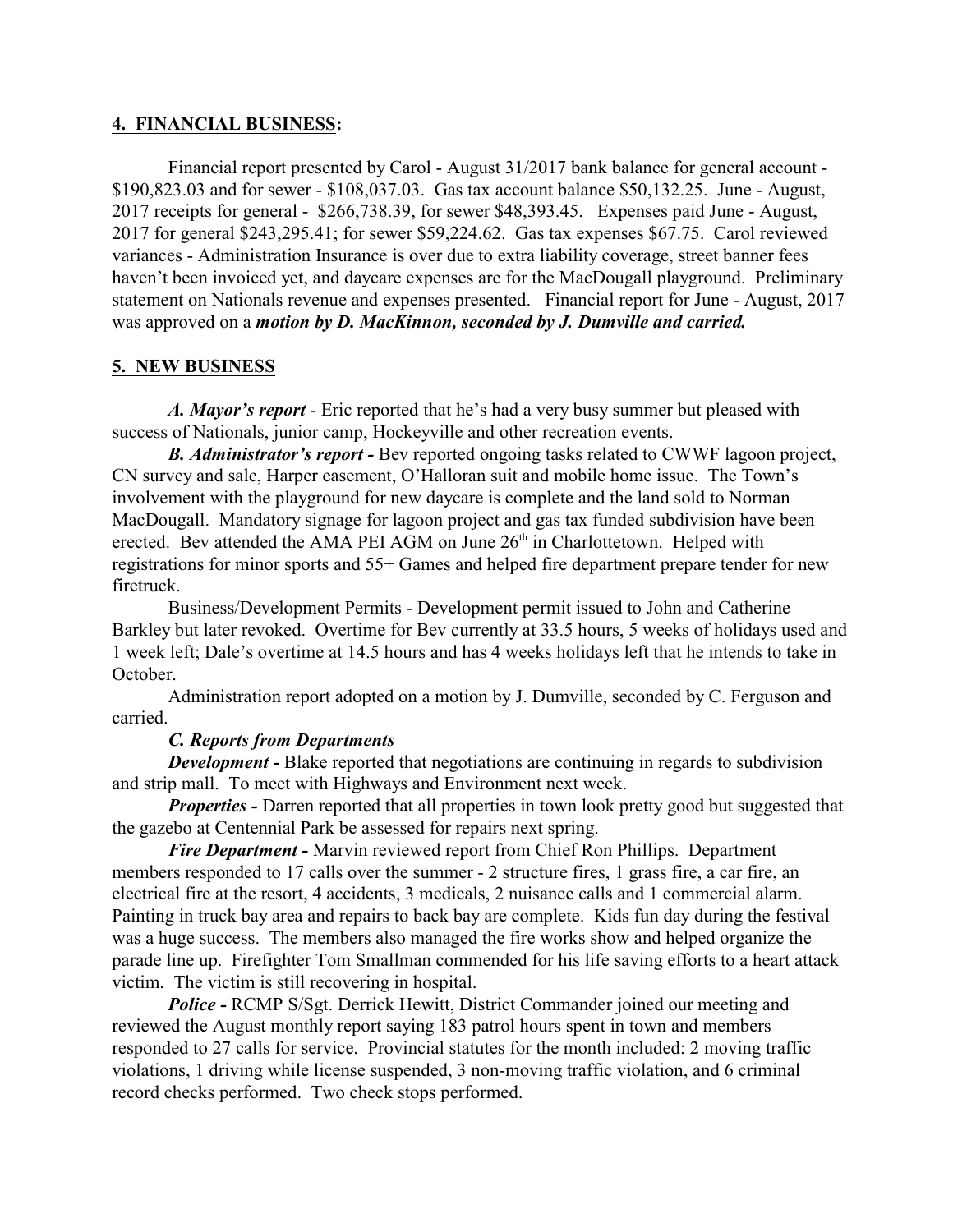*Streets & Sidewalks* - Tashia reported Main Street is paved and that she received a concern with Main Street and Barclay Road corner as drivers are cutting across United Church parking lot. Council didn't have a solution but Tashia to check for suggestions on the matter. To have Dale check areas of Main Street sidewalk where it transitions to driveways.

*Recreation -* Joey reviewed Jeff's recreation report which was circulated to Council. The Recreation Department had a very busy summer with excellent staff on board. Events included the Run for Light, Spud Chuckers, Canada Day, Potato Blossom Festival, circus, and minor sports programs. The Under 18 Nationals were a huge success with approximate net revenue of \$21,000 and Joey suggested that funds be used for clock repairs, new PA system for fields and perhaps some donations to organizations. Other softball events - Team Canada selection camp, Under 16 Eastern Canadians, Orthodox league championships, and men's slow pitch league all ran successfully. Jeff's attendance at Softball Canada AGM in NF was approved on a *motion by J. Dumville, seconded by C. Ferguson and carried.*

*Sanitation -* Eric reported disappointment and frustration with the progress on subdivision, strip mall and sewer project.

*D. Approval for Rec staff - Moved by J. Dumville, seconded by T. Maynard and carried* that payment of 25 hours overtime, \$0.25 increase to hourly rate retroactive to start date, and an extension of three weeks be approved for summer student Sarah Woodside. (Previously approved via email).

*E. Approval of Gaspe Rd sidewalk - Moved by B. Adams, seconded by T. Maynard and carried* that Council approve sidewalk repairs to three driveways on Gaspe Road, same for new Gospel Hall driveway on Main Street and small repairs to sections of Main Street sidewalk. (Gaspe Road repairs were approved previously via email).

*F. Warren Ellis Willow ST. Property -* This topic was written on Bev's list but to check on status of Warren's request for next meeting.

*G. Removal of maple tree on complex property - Moved by D. MacKinnon, seconded by J. Dumville and carried* that maple tree at end of firetruck access be removed to make it easier for operators. A new tree to be planted in another location to replace this removal.

# *H. Other business & correspondence:*

**-** *Moved by B. Adams, seconded by M. MacDonald and carried* that purchase of shut off valve for lagoon at the cost of \$3819 be approved.

- *Moved by M. MacDonald, seconded by C. Ferguson and carried* that a letter of endorsement to ENGIE Canada Inc. be forwarded in support of their benefits to our community.

- *Moved by T. Maynard, seconded by D. MacKinnon and carried* that Town sponsor an ad valued at \$150 each in Journal and Graphic in support of Hockeyville.

- *Moved by B. Adams, seconded by J. Dumville and carried* that Council agree to cover cost of the tent rental for Hockeyville festival if they can't borrow one at no cost. Joey to coordinate volunteers for kids' zone as per committee's request.

# *6.* **COMMITTEE OF THE WHOLE**